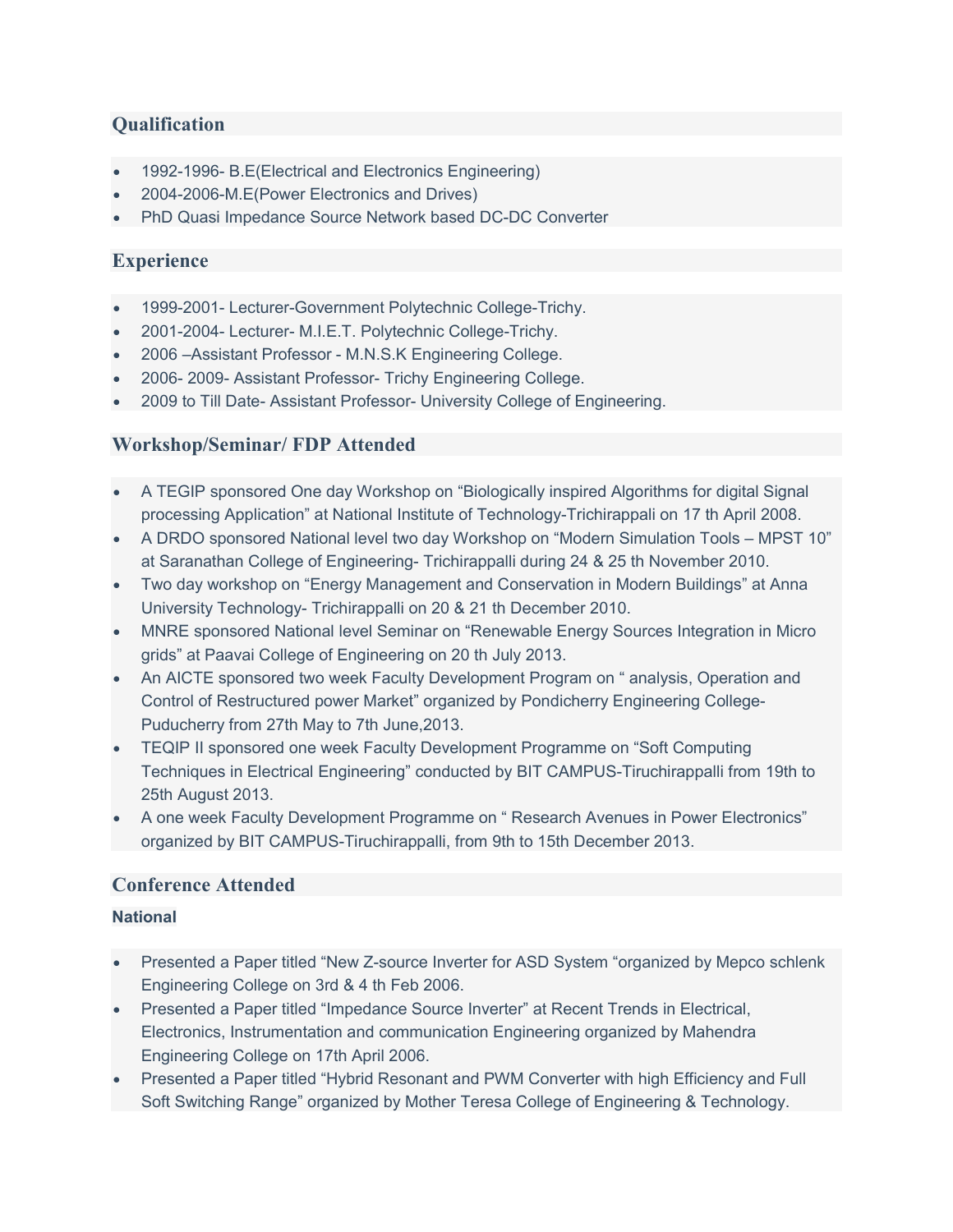#### International

 Presented a Paper titled "A Simple Boost Shoot Through Control for Single phase Cascaded Quasi ZS network based DC-DC Converter" in the TEQIP II sponsored Conference on "Energy and Environmental Engineering" held in the Petrochemical Technology , Anna University, BIT Campus during 6th & 7th November 2014.

# Journal Published

## International

- N.Shobanadevi : Dr.V.Krishnamurthi : Dr.N.Stalin, "A FB Hybrid resonant Boost DC DC Converter with ZVC Switching"; International Journal of Scientific Research and Publication; ISSN 2250 3153; Volume 03; Issue 6; pp. 1-6 (2013).
- N.Shobanadevi : Dr.V.Krishnamurthi : Dr.N.Stalin "Simple Boost Shoot Through Control for Single phase Cascaded Quasi Impedance Source Network DC-DC Converters" ; International Journal of Applied Engineering Research; ISSN 0973 4562; Volume 10; No 5 (2015); pp.13027- 13042; Research India Publication; India.
- N.Shobanadevi : Dr.V.Krishnamurthi : Dr.N.Stalin "PISB Control of Single Phase Quasi Impedance Source DC-DC Converter" tentatively Scheduled for July 2015 issue; Indian Journal of Science and Technology (ISSN: 0974 5645); Indian Society for Education and Environment; India ; July 2015,8, pp.1-10.
- N.Shobanadevi : Dr.V.Krishnamurthi : Dr.N.Stalin "A Simple Boost Shoot through Control for Single phase Quasi ZSI Converters Based on Voltage Doubler Rectifier" ; Przeglad Elektrotechniczny (ISSN 332097); Wydawnictwo SIGMA; R. 91 NR 9/2015 Poland.

# Awards

- Best Paper Award Paper titled "A Simple Boost Shoot Through Control for Single phase Cascaded Quasi ZS network based DC-DC Converter" in the TEQIP II sponsored Conference on "Energy and Environmental Engineering" held in the Petrochemical Technology , Anna University, BIT Campus during 6th & 7th November 2014.
- Academic Excellence Award of Master degree for the year 2006.
- Awards received from Government of Tamilnadu Department of Technical Education for guiding best project " Multichannel Remote Control With Fan Speed Control" during the year 2002-2003 securing THIRD place in the Region III (36 Polytechnic College).